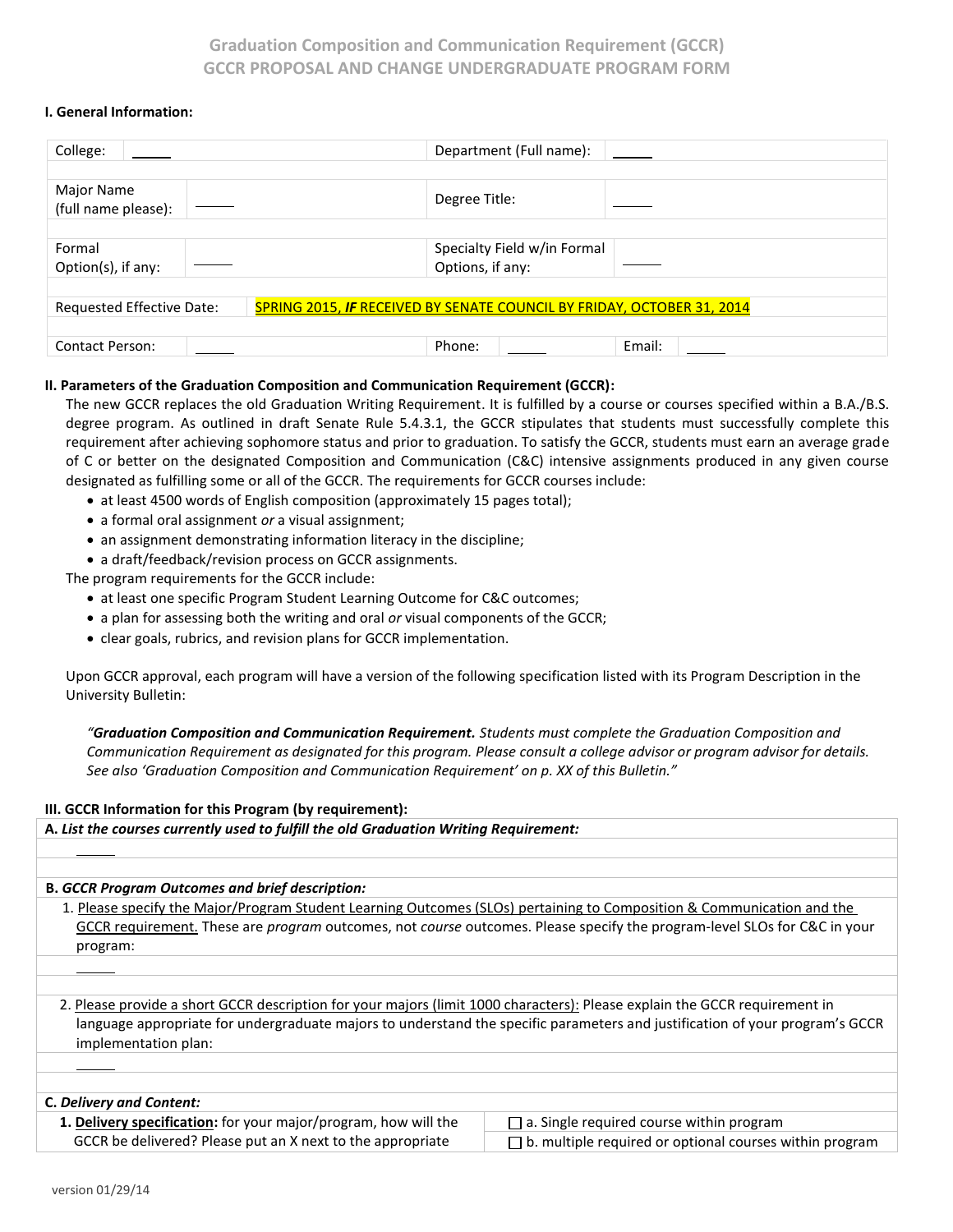# **Graduation Composition and Communication Requirement (GCCR) GCCR PROPOSAL AND CHANGE UNDERGRADUATE PROGRAM FORM**

| option. (Note: it is strongly recommended that GCCR courses be                                                                                                                                            | $\Box$ c. course or courses outside program (i.e., in another                                                                                                                                                                                               |  |  |  |
|-----------------------------------------------------------------------------------------------------------------------------------------------------------------------------------------------------------|-------------------------------------------------------------------------------------------------------------------------------------------------------------------------------------------------------------------------------------------------------------|--|--|--|
| housed within the degree program.)                                                                                                                                                                        | program)                                                                                                                                                                                                                                                    |  |  |  |
|                                                                                                                                                                                                           | $\Box$ d. combination of courses inside and outside program                                                                                                                                                                                                 |  |  |  |
|                                                                                                                                                                                                           | $\Box$ e. other (please specify): _                                                                                                                                                                                                                         |  |  |  |
|                                                                                                                                                                                                           |                                                                                                                                                                                                                                                             |  |  |  |
| 2. Basic Course Information: Please provide the following information for course(s) used to satisfy the GCCR, either in whole or in<br>part:                                                              |                                                                                                                                                                                                                                                             |  |  |  |
| Course #1: Dept. prefix, number, and course title:                                                                                                                                                        |                                                                                                                                                                                                                                                             |  |  |  |
| (new courses should be accompanied by a New Course Proposal)<br>new or existing course? _<br>$\bullet$                                                                                                    |                                                                                                                                                                                                                                                             |  |  |  |
| $\Box$ if a new course, check here that a New Course Proposal has been submitted for review via eCATS<br>$\circ$                                                                                          |                                                                                                                                                                                                                                                             |  |  |  |
| required or optional?<br>$\bullet$                                                                                                                                                                        |                                                                                                                                                                                                                                                             |  |  |  |
| shared or cross-listed course?<br>$\bullet$                                                                                                                                                               |                                                                                                                                                                                                                                                             |  |  |  |
| projected enrollment per semester:<br>$\bullet$                                                                                                                                                           |                                                                                                                                                                                                                                                             |  |  |  |
| Course #2 (if applicable): Dept. prefix, number, and course title:                                                                                                                                        |                                                                                                                                                                                                                                                             |  |  |  |
| new or existing course? _____(new courses should be accompanied by a New Course Proposal)<br>٠                                                                                                            |                                                                                                                                                                                                                                                             |  |  |  |
| $\Box$ if a new course, check here that a New Course Proposal has been submitted for review via eCATS<br>$\circ$                                                                                          |                                                                                                                                                                                                                                                             |  |  |  |
| required or optional? _____<br>$\bullet$                                                                                                                                                                  |                                                                                                                                                                                                                                                             |  |  |  |
| shared or cross-listed course?<br>$\bullet$                                                                                                                                                               |                                                                                                                                                                                                                                                             |  |  |  |
| projected enrollment per semester:                                                                                                                                                                        |                                                                                                                                                                                                                                                             |  |  |  |
| Course #3 (if applicable): Dept. prefix, number, and course title:                                                                                                                                        |                                                                                                                                                                                                                                                             |  |  |  |
| new or existing course? _____(new courses should be accompanied by a New Course Proposal)<br>$\bullet$                                                                                                    |                                                                                                                                                                                                                                                             |  |  |  |
| $\Box$ if a new course, check here that a New Course Proposal has been submitted for review via eCATS<br>$\circ$                                                                                          |                                                                                                                                                                                                                                                             |  |  |  |
| required or optional?<br>$\bullet$                                                                                                                                                                        |                                                                                                                                                                                                                                                             |  |  |  |
| shared or cross-listed course?                                                                                                                                                                            |                                                                                                                                                                                                                                                             |  |  |  |
| projected enrollment per semester:                                                                                                                                                                        |                                                                                                                                                                                                                                                             |  |  |  |
|                                                                                                                                                                                                           |                                                                                                                                                                                                                                                             |  |  |  |
| 3. Shared courses: If the GCCR course(s) is/are shared from outside the program, please specify the related department or<br>program that will be delivering the course(s). Please provide the following: |                                                                                                                                                                                                                                                             |  |  |  |
| Contact information of providing program:<br>$\bullet$                                                                                                                                                    |                                                                                                                                                                                                                                                             |  |  |  |
|                                                                                                                                                                                                           |                                                                                                                                                                                                                                                             |  |  |  |
| $\bullet$<br>each participating program.                                                                                                                                                                  | Resources: what are the resource implications for the proposed GCCR course(s), including any projected budget or staffing<br>needs? If multiple units/programs will collaborate in offering the GCCR course(s), please specify the resource contribution of |  |  |  |
|                                                                                                                                                                                                           |                                                                                                                                                                                                                                                             |  |  |  |
| respective programs (include with attachments).                                                                                                                                                           | Memorandum of Understanding/Letter of Agreement: Attach formal documentation of agreement between the providing<br>and receiving programs, specifying the delivery mechanisms and resources allocated for the specified GCCR course(s) in the               |  |  |  |
| Date of agreement:                                                                                                                                                                                        |                                                                                                                                                                                                                                                             |  |  |  |
|                                                                                                                                                                                                           |                                                                                                                                                                                                                                                             |  |  |  |
| 4. Syllabi: Please provide a sample syllabus for each course that will be designated to fulfill the GCCR. Make sure the following                                                                         |                                                                                                                                                                                                                                                             |  |  |  |
| things are clearly indicated on the syllabi for ease of review and approval (check off each):                                                                                                             |                                                                                                                                                                                                                                                             |  |  |  |
| the GCCR assignments are <b>highlighted</b> in the syllabus and course calendar;                                                                                                                          |                                                                                                                                                                                                                                                             |  |  |  |
| the GCCR assignments meet the minimum workload requirements as specified by the Senate Rules for GCCR courses (see<br>$\bullet$<br>the draft Senate GCCR rule linked here);                               |                                                                                                                                                                                                                                                             |  |  |  |
| the elements are specified in the syllabus that fulfill the GCCR requirement for a clear draft/feedback/revision process;<br>$\bullet$                                                                    |                                                                                                                                                                                                                                                             |  |  |  |
| ٠<br>assignments for credit);                                                                                                                                                                             | the grade level requirements for the GCCR are specified on the syllabus (i.e., an average of C or better is required on GCCR                                                                                                                                |  |  |  |
| the course or sequence of courses are specified to be completed after the first year (i.e. to be completed after completing<br>$\bullet$<br>30 credit hours) for GCCR credit;                             |                                                                                                                                                                                                                                                             |  |  |  |
| the course syllabus specifies "This course provides full/partial GCCR credit for the XXX major/program"                                                                                                   |                                                                                                                                                                                                                                                             |  |  |  |
| $\circ$                                                                                                                                                                                                   | if the course provides partial GCCR credit, the fulfilled portion of the GCCR must be specified and the other components                                                                                                                                    |  |  |  |
|                                                                                                                                                                                                           | of the GCCR for the program must be specified: e.g. "This course provides partial credit for the written component of                                                                                                                                       |  |  |  |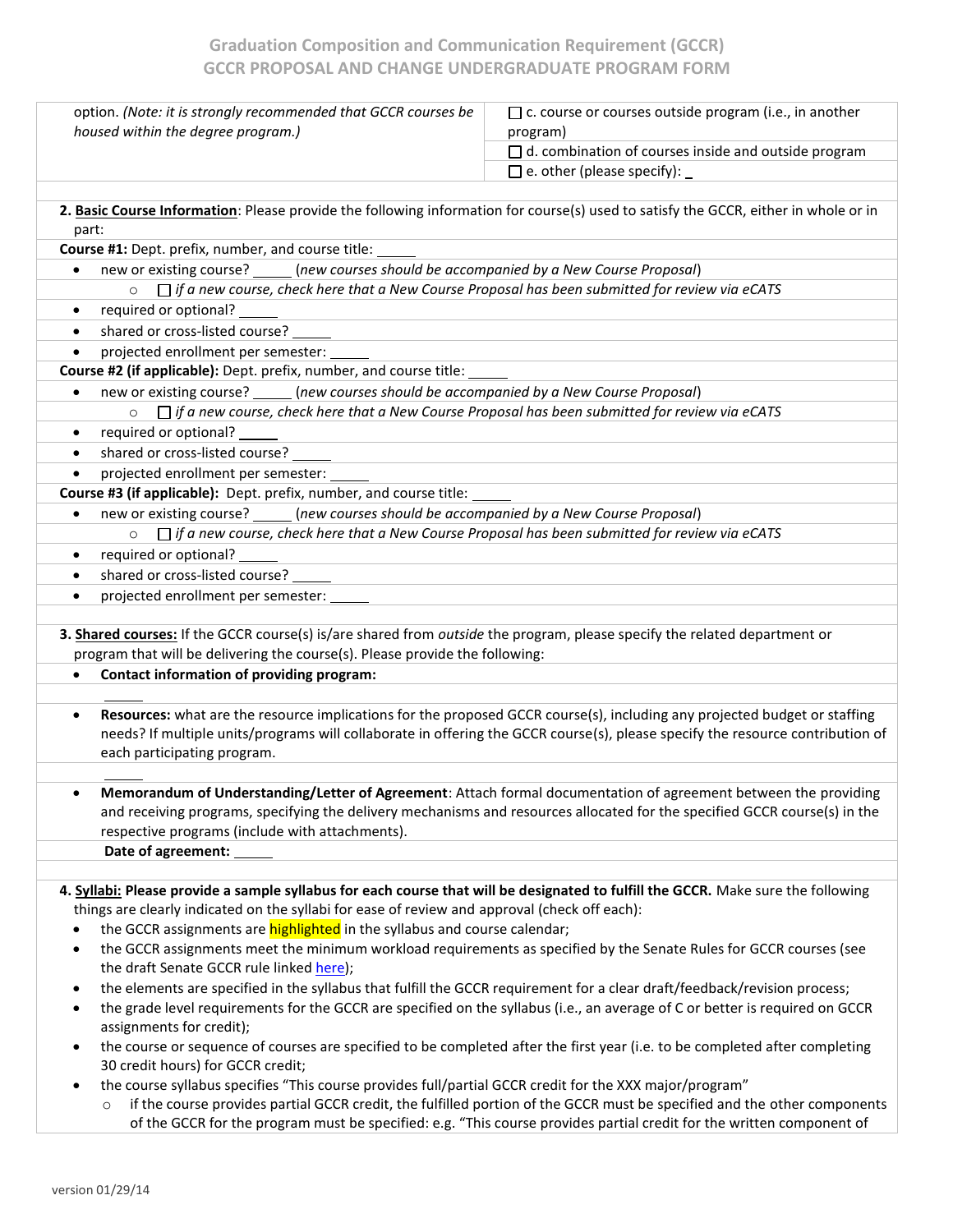| the GCCR for the XXX major/program in conjunction with Course 2"                                                                                                                                                                                                                                                                                                 |
|------------------------------------------------------------------------------------------------------------------------------------------------------------------------------------------------------------------------------------------------------------------------------------------------------------------------------------------------------------------|
|                                                                                                                                                                                                                                                                                                                                                                  |
| 5. Instructional plan: Summarize the instructional plan for teaching the C&C skills specified in the program SLOs and delivered in<br>the course(s). Include the following information in brief statements (1000 characters or less). Information can be cut-and-pasted<br>from the relevant sample syllabus with indications where on the syllabus it is found: |
| overview of delivery model: summarize how the GCCR will be delivered for all program majors: explain how the delivery<br>$\bullet$<br>model is appropriate for the major/program and how it is offered at an appropriate level (e.g. required course(s),<br>capstone course, skills practicum sequence of courses, etc.):                                        |
| assignments: overview or list of the assignments to be required for the GCCR (e.g. papers, reports, presentations, videos,<br>$\bullet$<br>etc.), with a summary of how these GCCR assignments appropriately meet the disciplinary and professional expectations<br>of the major/program:                                                                        |
| revision: description of the draft/feedback/revision plan for the GCCR assignments (e.g. peer review with instructor<br>$\bullet$<br>grading & feedback; essay drafting with mandatory revision; peer presentations; etc.):                                                                                                                                      |
| other information helpful for reviewing the proposal:<br>$\bullet$                                                                                                                                                                                                                                                                                               |
|                                                                                                                                                                                                                                                                                                                                                                  |
| D. Assessment:                                                                                                                                                                                                                                                                                                                                                   |
| In addition to providing the relevant program-level SLOs under III.B, please specify the assessment plan at the program level for the                                                                                                                                                                                                                            |
| proposed course(s) and content. Provide the following:                                                                                                                                                                                                                                                                                                           |
| specify the assessment schedule (e.g., every 3 semesters; biennially):<br>$\bullet$                                                                                                                                                                                                                                                                              |
| identify the internal assessment authority (e.g. curriculum committee, Undergraduate Studies Committee):<br>$\bullet$                                                                                                                                                                                                                                            |
|                                                                                                                                                                                                                                                                                                                                                                  |
| if the GCCR course(s) is/are shared, specify the assessment relationship between the providing and receiving programs:<br>$\bullet$<br>explain how the assessment standards of the receiving program will be implemented for the provided course(s):                                                                                                             |
|                                                                                                                                                                                                                                                                                                                                                                  |